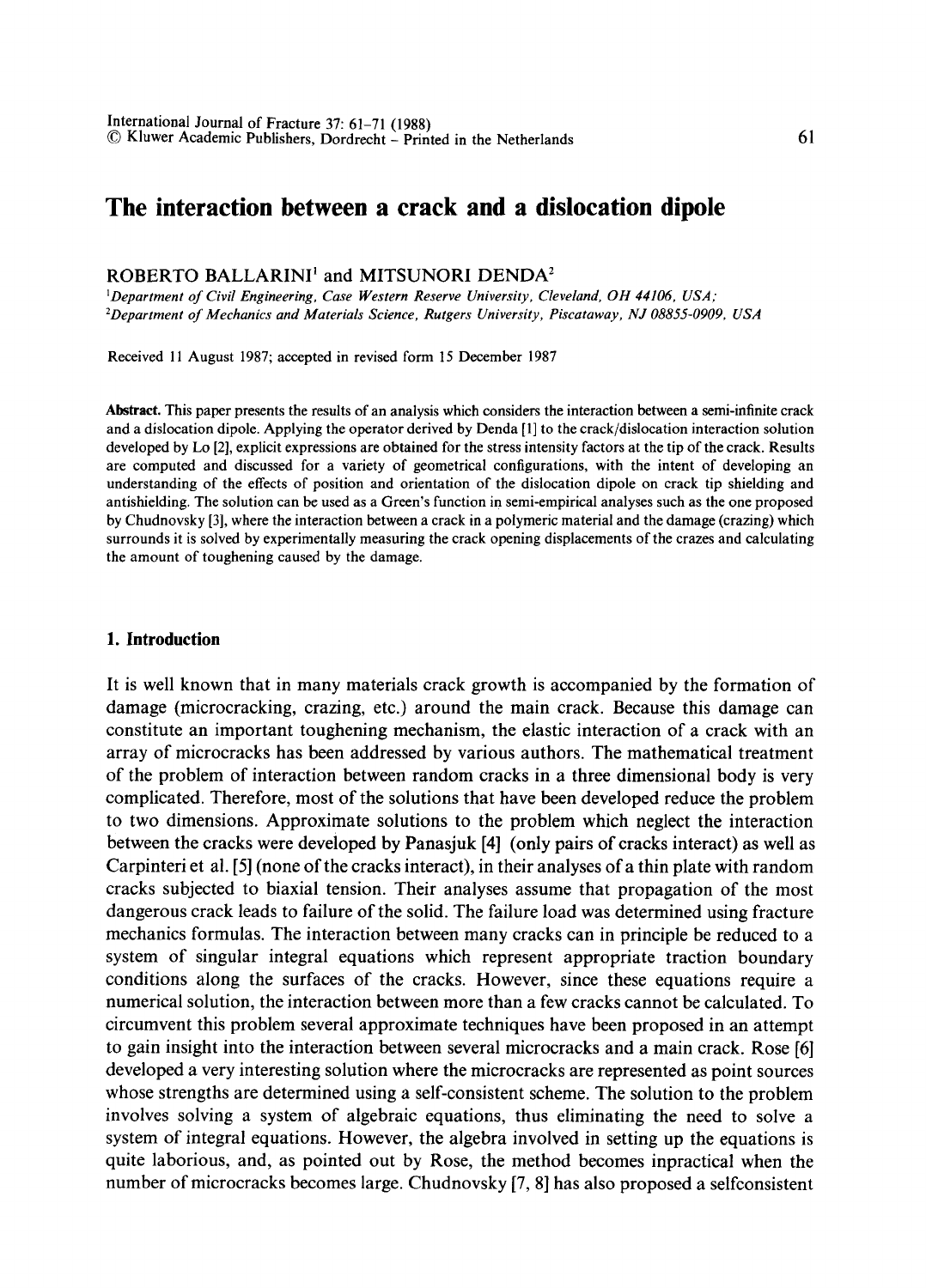# 62 *R. Ballarini and M. Denda*

procedure which is valid for three-dimensional problems as well as two-dimensional problems based on the combination of the double layer potential (dislocation dipole) technique and Willis' polynomial conservation theorem. Again, the computations involved in solving the problem become prohibitive when the number of cracks becomes large. Rubinstein [9] performed an exact stress analysis of the interaction between a two-dimensional microcrack and a semi-infinite main crack for the special case where the cracks are collinear. His results are significant since they provided a basis for checking the previously described approximate solutions. While the solutions described above have led to significant qualitative understanding of the effects of several microcracks on a main crack, it can be concluded that the problem of elastic interaction between many cracks is still unsolved.

In their study of fracture propagation in polystyrene, Chudnovsky and Ben Ouezdou [ 10] approached the problem of the interaction between damage and a main crack from a different viewpoint. Realizing that for a random configuration of a large number of microcracks the solutions which satisfy traction-free boundary conditions on all cracks involve extremely tedious and time consuming numerical procedures, they proposed to solve the interaction problem in a semi-empirical manner. In their analysis an approximate integral representation for the stress intensity factors produced by the damage was developed in terms of the crack opening displacements of the crazes surrounding the main crack (dislocation dipole approach), and by employing experimentally observed crack opening displacements, they calculated the amount of toughening induced by the damage around the main crack. The solution was approximate because the Green's function they used did not satisfy all of the boundary conditions. However, their approach offers considerable promise for quantifying the toughening produced by the damage, since it eliminates the need for satisfying boundary conditions along the large number of crazes (it might be added that the boundary conditions along the crazes are not known anyway, since the surfaces of the cracks are not necessarily stress free).

In this paper the Green's function which represents the stress intensity factor produced by a dislocation dipole on a main crack is presented. This function satisfies the traction-free boundary conditions on the surfaces of the main crack, and can be used in the semi-empirical analysis by integration along paths which represent the damage (crazing). This solution is practical because the integration can be performed using simple quadrature and does not involve solving a large number of algebraic equations.

#### **2. Method of analysis**

The analysis is based on a straightforward extension of the results obtained by Lo [2] considering the interaction of a dislocation and a crack. As shown by Lo, the stress and displacement fields in the vicinity of a crack interacting with an edge dislocation located at an arbitrary point  $z_0 = x_0 + iy_0$  (Fig. 1) are given by

$$
\sigma_{xx} + \sigma_{yy} = 4 \text{ Real } (\Phi(z))
$$
  
\n
$$
\sigma_{yy} - \sigma_{xx} + 2i\sigma_{xy} = 2[\bar{z}\Phi'(z) + \Psi(z)]
$$
  
\n
$$
2\mu(u' + iv') = \kappa\Phi(z) - z\overline{\Phi'(z)} - \overline{\Phi(z)} - \overline{\Psi(z)},
$$
\n(1)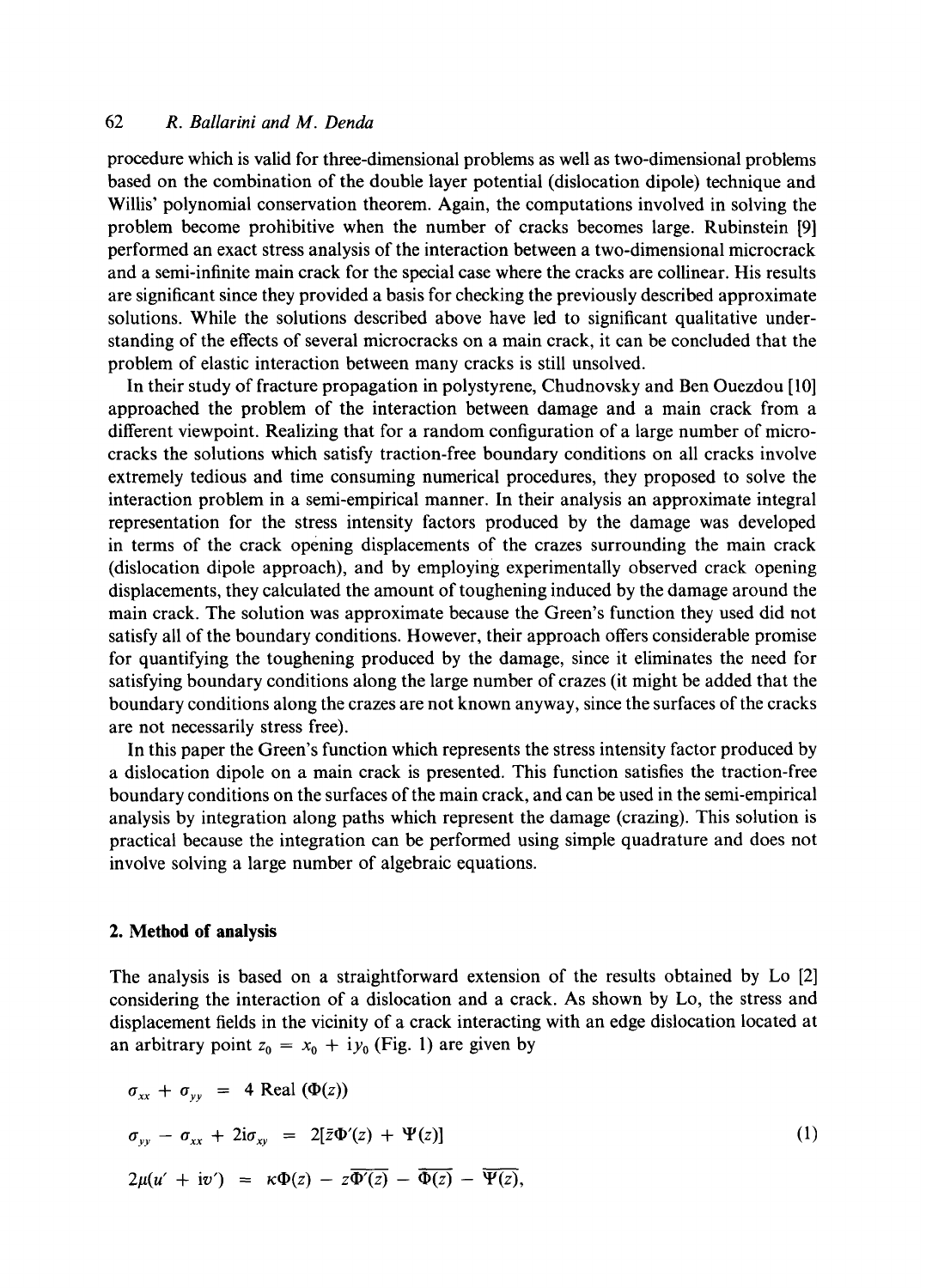

*Fig. 1.* Dislocation interacting with a crack.

where

$$
\Phi = \Phi_1 + \Phi_2
$$
  
\n
$$
\Psi = \Psi_1 + \Psi_2
$$
  
\n
$$
\Phi_1(z; z_0) = \alpha/(z - z_0)
$$
  
\n
$$
\Psi_1(z; z_0) = \bar{\alpha}/(z - z_0) + \alpha \bar{z}_0/(z - z_0)^2
$$
  
\n
$$
\Phi_2(z; z_0) = -[\alpha F(z; z_0) + \alpha F(z; \bar{z}_0) + \bar{\alpha}(z_0 - \bar{z}_0)G(z; \bar{z}_0) - \alpha X(z)]
$$
  
\n
$$
\Psi_2(z; z_0) = \overline{\Phi_2(\bar{z})} - \Phi_2(z) - z\Phi_2'(z)
$$
\n(2)

and

$$
F(z; z_0) = \frac{1}{2} \left[ 1 - \frac{X(z)}{X(z_0)} \right] / (z - z_0)
$$
  
\n
$$
G(z; z_0) = \frac{\partial}{\partial z_0} F(z; z_0)
$$
  
\n
$$
X(z) = z^{-1/2} (z + 2c)^{-1/2}.
$$
\n(3)

The dislocation data are included in the constant  $\alpha$ , defined by the relation

$$
\alpha = \frac{\mu b}{\pi i (\kappa + 1)} \tag{4}
$$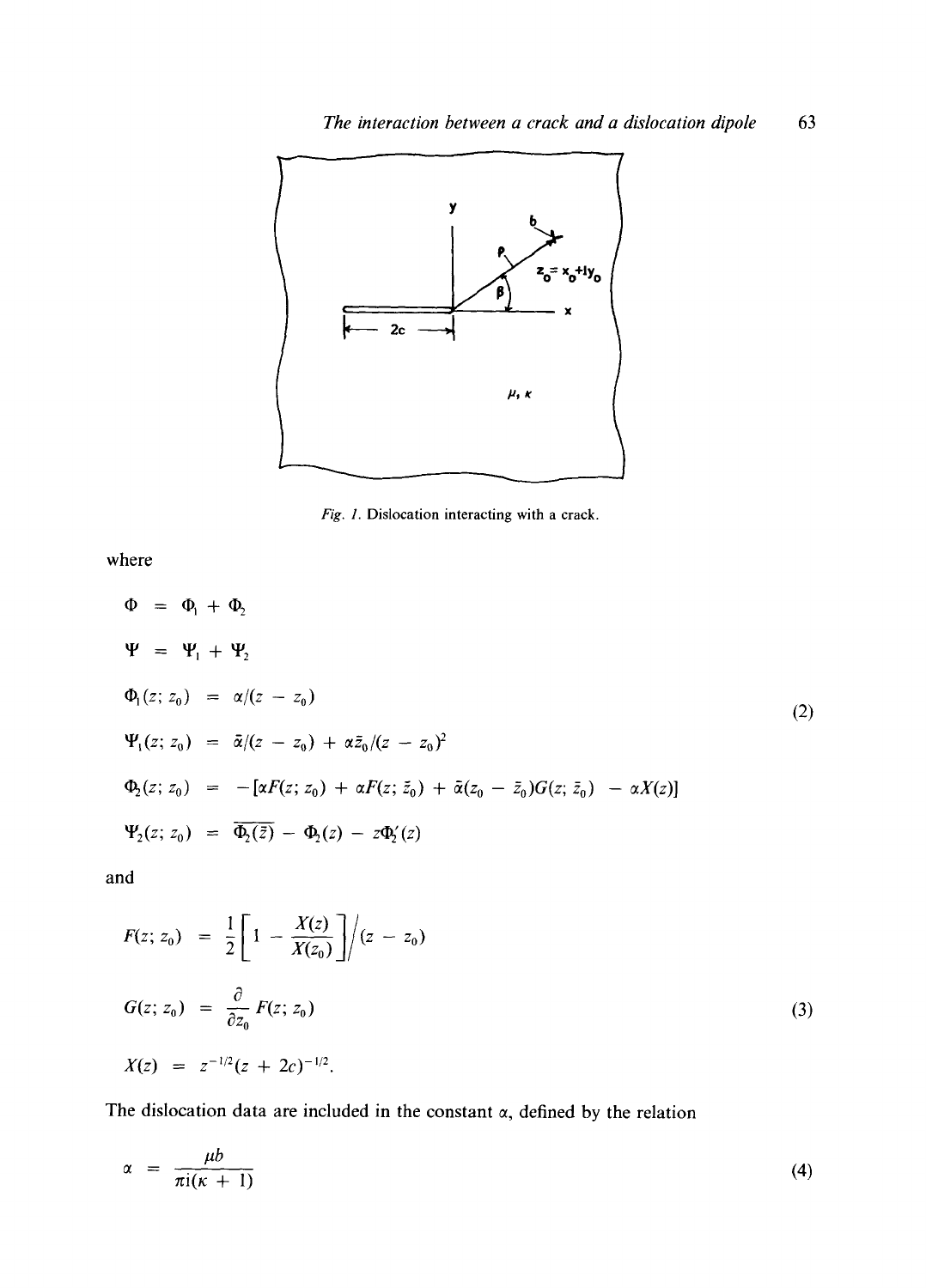

*Fig. 2.* Dislocation dipole interacting with a crack.

in which  $\mu$  is the shear modulus,  $\kappa$  is related to Poisson's ratio ( $\kappa = 3 - 4\nu$  for plane strain;  $\kappa = (3 - v)/(1 + v)$  for plane stress), and  $b = e^{i\theta}$  {[u<sub>r</sub>] + i[v<sub>0</sub>]} =  $b_x + ib_y$  is the Burgers vector ([x] denotes the jump in the quantity x).

The potentials  $\Phi$  and  $\Psi$ , as defined in (2)-(4), satisfy the traction-free boundary condition on the crack surface. They were derived using the formalism and techniques developed by Muskhelishvili [11], based on the properties of Cauchy integrals and piecewise analytic functions.

It should be noted that in the present work the interest lies in assessing the influence of a dislocation dipole, therefore terms representing the external loading have been omitted. These can be included using the principle of superposition.

As shown by Denda [1], the interaction between a dislocation dipole and a crack (Fig. 2) can be obtained by the superposition of the solutions to a pair of edge dislocations, with Burgers vectors of the same magnitude but of the opposite directions separated by an infinitesimally small distance  $d\rho$ . This leads to [1]

$$
\Phi_d(z; z_0, \bar{z}_0) = \frac{\partial \Phi}{\partial z_0} e^{i\theta} d\varrho + \frac{\partial \Phi}{\partial \bar{z}_0} e^{-i\theta} d\varrho, \qquad (5)
$$

where  $\Phi_d$  and  $\Psi_d$  are the complex potentials which represent the solution to the dislocation dipole problem, and  $\Phi$  and  $\Psi$  are given by (2).

Application of the differential operator (5) to the limit as  $|z_0|/2c$  approaches zero of the Green's functions for a discrete dislocation interacting with a crack leads to the following expressions for the Green's functions for a dislocation dipole interacting with a semi-infinite crack.

$$
\Phi_d = \Phi_{d_1} + \Phi_{d_2}
$$
\n
$$
\Psi_d = \Psi_{d_1} + \Psi_{d_2}
$$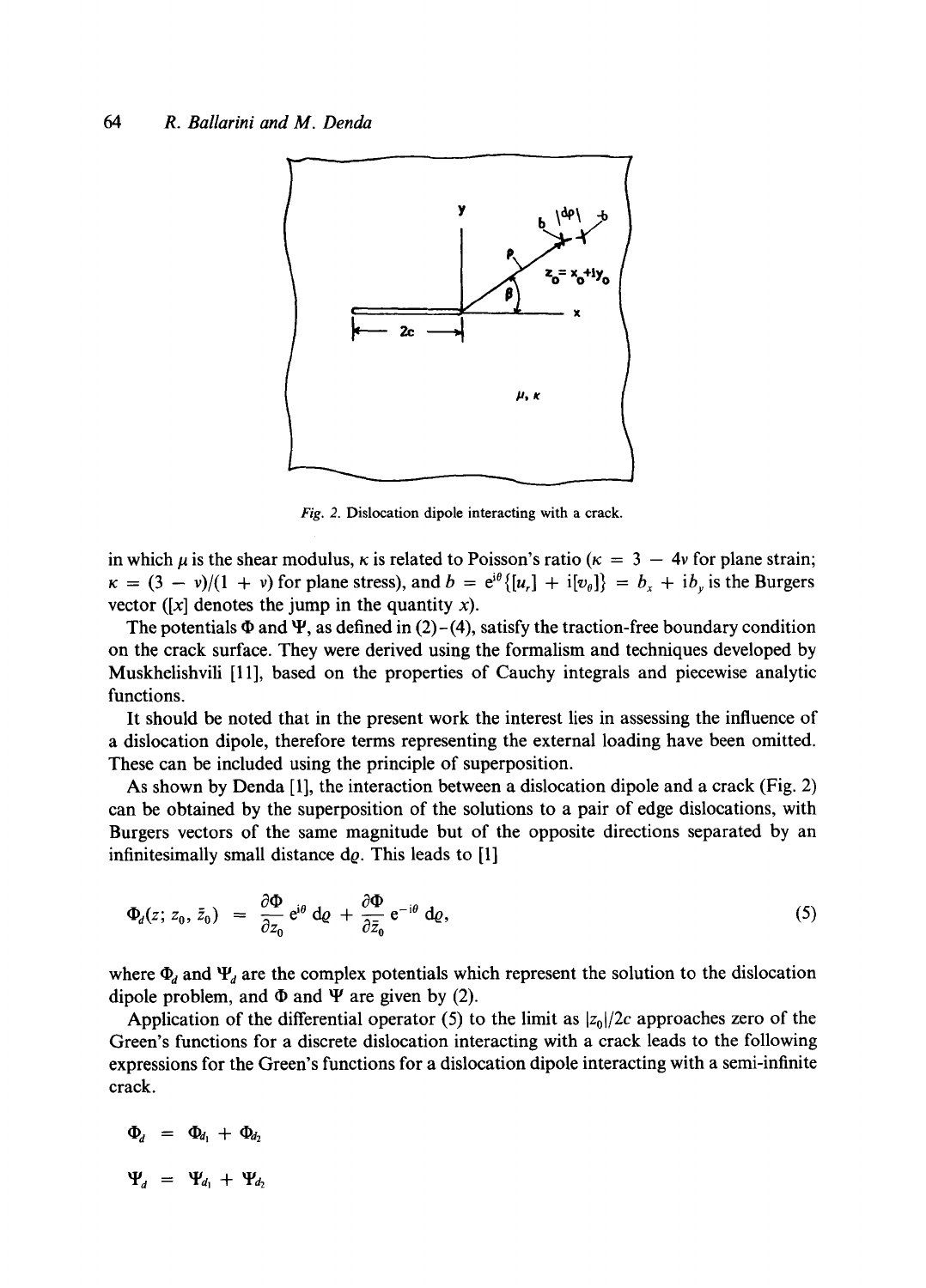$$
\Phi_{d_1}(z; z_0) = \alpha \frac{\partial}{\partial z_0} [(z - z_0)^{-1}] d\varrho e^{i\theta}
$$
\n
$$
\Psi_{d_1}(z; z_0, \bar{z}_0) = \alpha \bar{z}_0 \frac{\partial}{\partial z_0} [(z - z_0)^{-2}] d\varrho e^{i\theta}
$$
\n
$$
+ (\bar{\alpha} d\varrho e^{i\theta} + \alpha d\varrho e^{-i\theta}) \frac{\partial}{\partial z_0} [(z - z_0)^{-1}]
$$
\n
$$
\Phi_{d_2}(z; z_0, \bar{z}_0) = -\frac{1}{2\sqrt{z}} \left\{ \alpha \frac{\partial}{\partial z_0} [(z^{1/2} + z_0^{1/2})^{-1}] d\varrho e^{i\theta} + \alpha \frac{\partial}{\partial \bar{z}_0} [(z^{1/2} + \bar{z}_0^{1/2})^{-1}] d\varrho e^{-i\theta} + \bar{\alpha} (e^{i\theta} - e^{-i\theta}) \frac{\partial}{\partial \bar{z}_0} [(z^{1/2} + \bar{z}_0^{1/2})^{-1}] d\varrho
$$
\n
$$
+ \bar{\alpha} (z_0 - \bar{z}_0) \frac{\partial^2}{\partial \bar{z}_0^2} [(z^{1/2} + \bar{z}_0^{1/2})^{-1}] d\varrho e^{-i\theta} \right\}
$$
\n
$$
\Psi_{d_2}(z) = \overline{\Phi_{d_2}(\bar{z})} - \Phi_{d_2}(z) - z \Phi_{d_2}(z).
$$
\n(6)

It should be noted that the limit, which represents the case for which the distance between the crack tip at  $z = 0$  and the dislocation dipole is very small is taken to simplify the algebraic manipulations. These terms can be retained if one is interested in introducing the crack length as a parameter.

# **3. Stress intensity factor analysis**

The stress and displacement fields can be determined from the potentials  $\Phi_d$  and  $\Psi_d$  through (1). In particular, the stress intensity factors, defined by

$$
K_{\rm I} - iK_{\rm II} = \lim_{y_{z \to 0}} \sqrt{2\pi z} \left( \sigma_{yy} - i\sigma_{xy} \right) \tag{7}
$$

become

$$
K_{\rm I} - iK_{\rm II} = \varrho^{-3/2} \, \mathrm{d}\varrho \left\{ \alpha \, \cos \left( \theta - 3\beta/2 \right) - \frac{3i\bar{\alpha}}{2} \sin \beta \, \cos \left( \theta - 5\beta/2 \right) \right.+ i\bar{\alpha} \, \sin \theta \, e^{3i\beta/2} + \frac{3\bar{\alpha}}{2} \sin \beta \, \sin \left( 5\beta/2 - \theta \right) \right\} (2\pi)^{1/2}
$$
(8)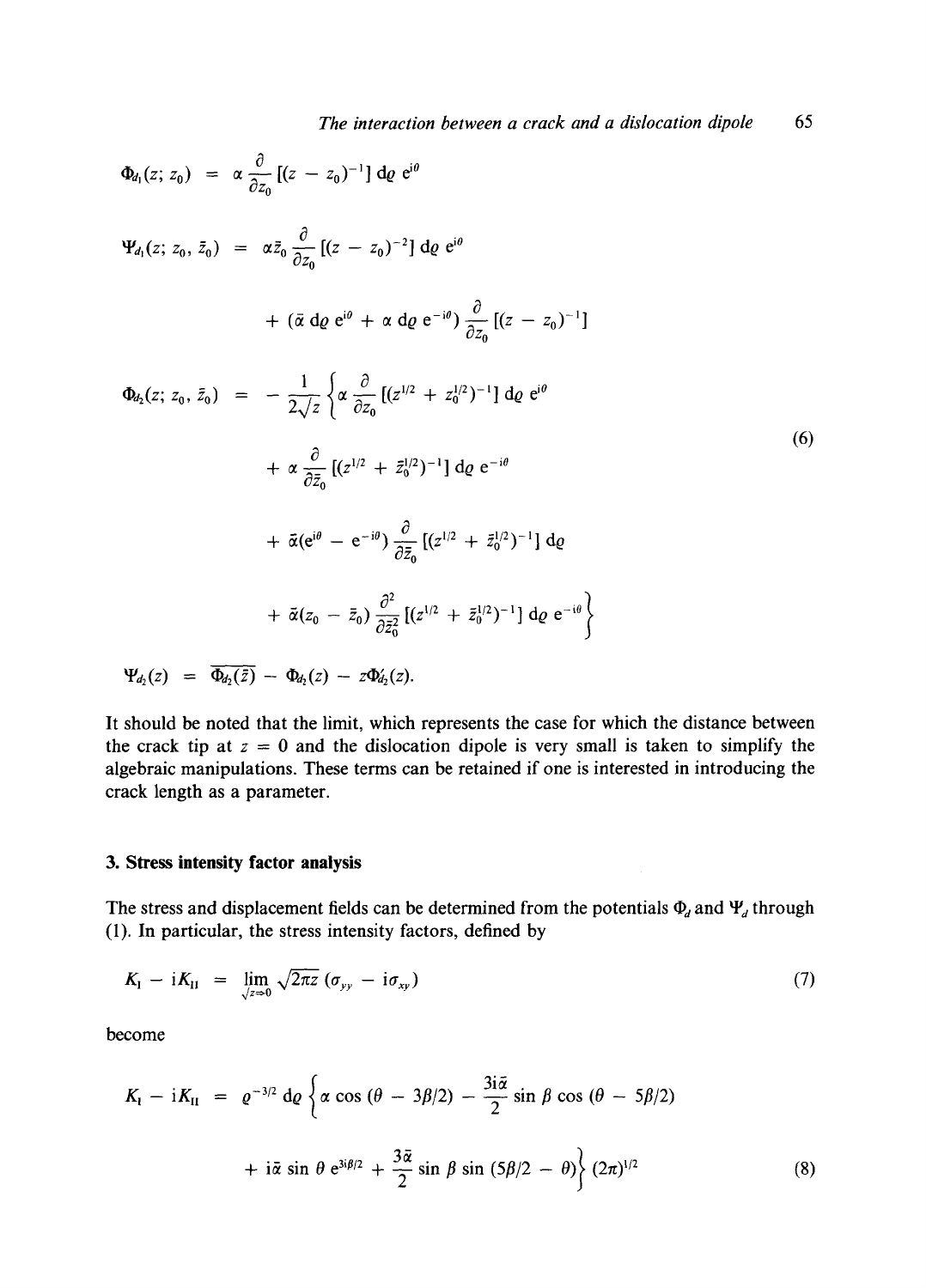

*Fig. 3.* Angular variation of stress intensity factors.

where  $z_0 = \varrho e^{i\beta}$ . For the special case where the dislocation dipole is parallel to the main crack ( $\theta = 0$ ), (8) reduces to

$$
K_{1} - iK_{11} = \frac{\mu \, d\varrho}{2\pi(\kappa + 1)\varrho^{3/2}} \left\{ b_{y}[2\cos(3\beta/2) + 3\sin(5\beta/2)\sin\beta] + b_{x}[3\sin\beta\cos(5\beta/2)] + i\left\{ b_{y}[-3\sin\beta\cos(5\beta/2)]\right\} + b_{x}[3\sin\beta\sin(5\beta/2) - 2\cos(3\beta/2)] \right\} (2\pi)^{1/2}
$$
(9)

Equation (9) is nondimensionalized by defining the following.

$$
K_{\rm I}^* - {\rm i}K_{\rm II}^* \; = \; (\pi/2)^{1/2} \, \frac{(\kappa \; + \; 1)\varrho^{3/2}}{\mu \; {\rm d}\varrho \; |b|} \, (K_{\rm I} \; - \; {\rm i}K_{\rm II}), \tag{10}
$$

where  $|b| = (b_x^2 + b_y^2)^{1/2}$  is the magnitude of the Burgers vector.

The angular variation of these dimensionless stress intensity factors are shown in Fig. 3 for several combinations of  $b_x$  and  $b_y$ . In this plot  $K_{ij}^*(i = 1, II] = x, y$  represents the stress intensity factor  $K_i^*$  due to  $b_i$ . The most interesting and valuable information obtained from these results is the shielding effect the dislocation dipole produces on the crack, especially the mode I intensity due to  $b_y(b_x = 0)$ . For  $\beta < 68.4^{\circ}$  this dipole contributes a positive K\* (amplification), while for  $\beta > 68.4^{\circ}$  it produces a negative K\* (shielding). The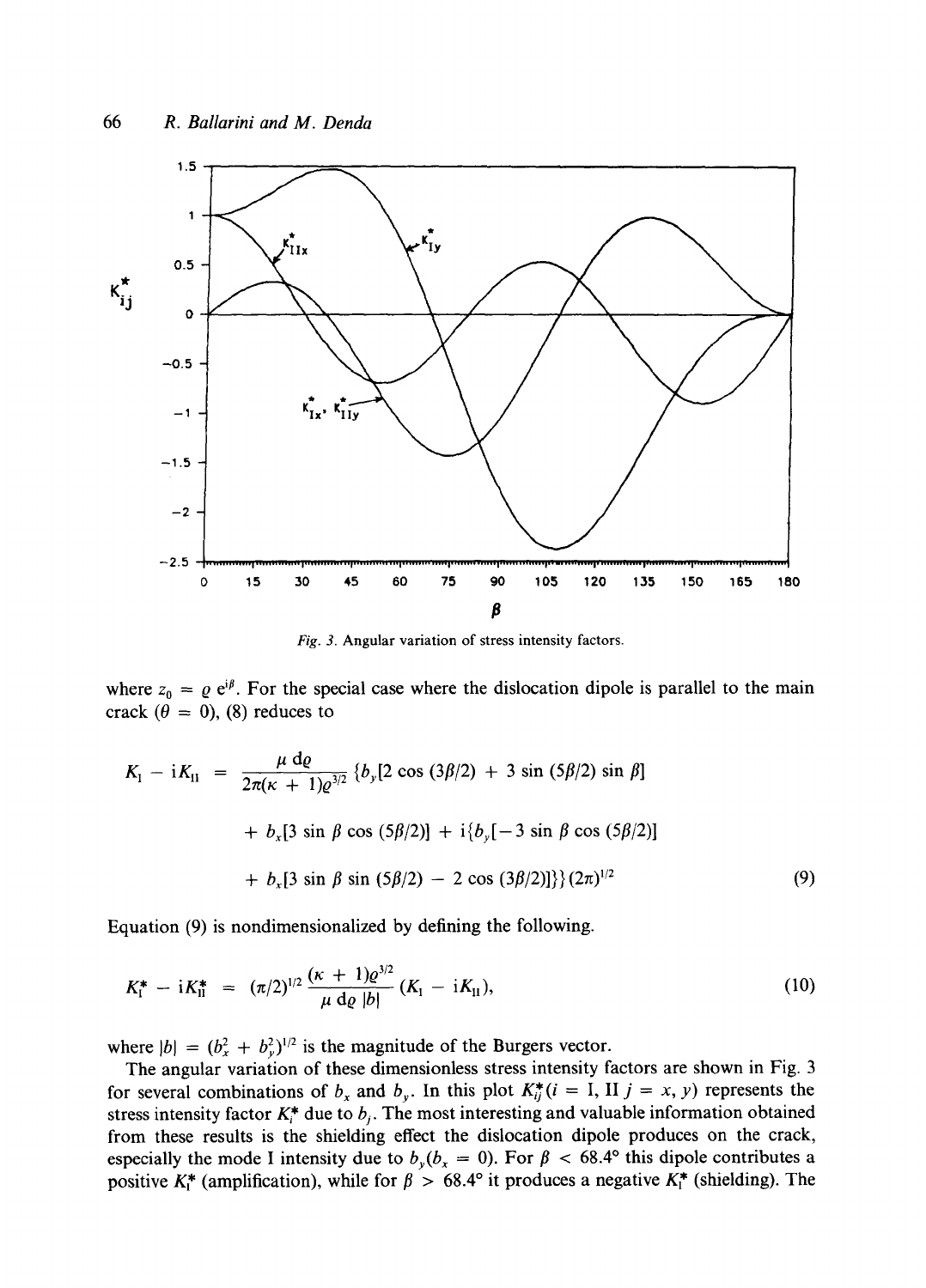

*Fig. 4.* Contours of equal levels of nondimensionalized mode I stress intensity factor due to  $b_y$ .



*Fig. 5.* Contours of equal levels of nondimensionalized mode II stress intensity factor due to  $b_x$ .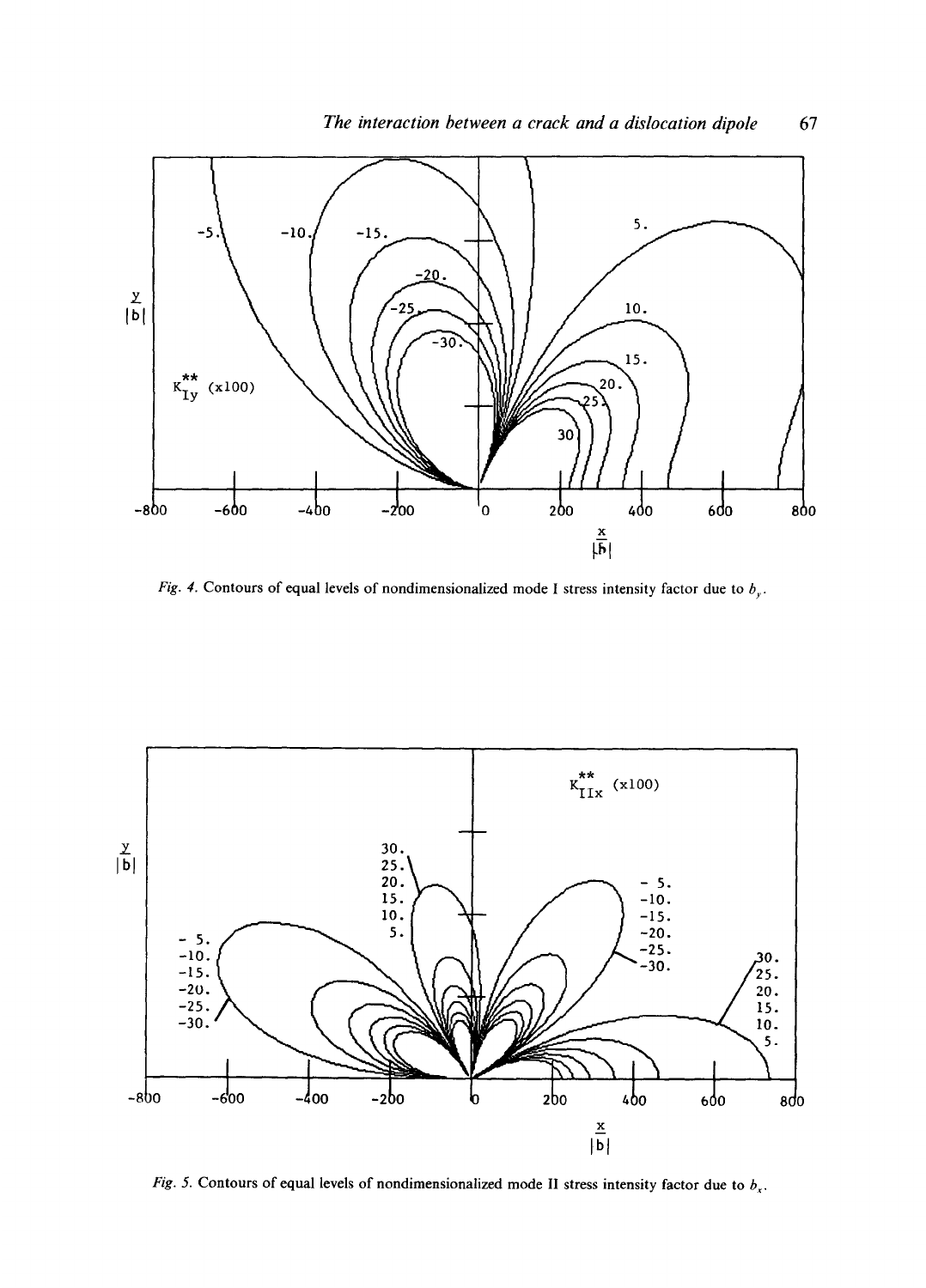

*Fig. 6.* Contours of equal levels of nondimensionalized mode I stress intensity factor due to  $b_x$ .



*Fig. 7.* Contours of equal levels of nondimensionalized mode II stress intensity factor due to  $b_y$ .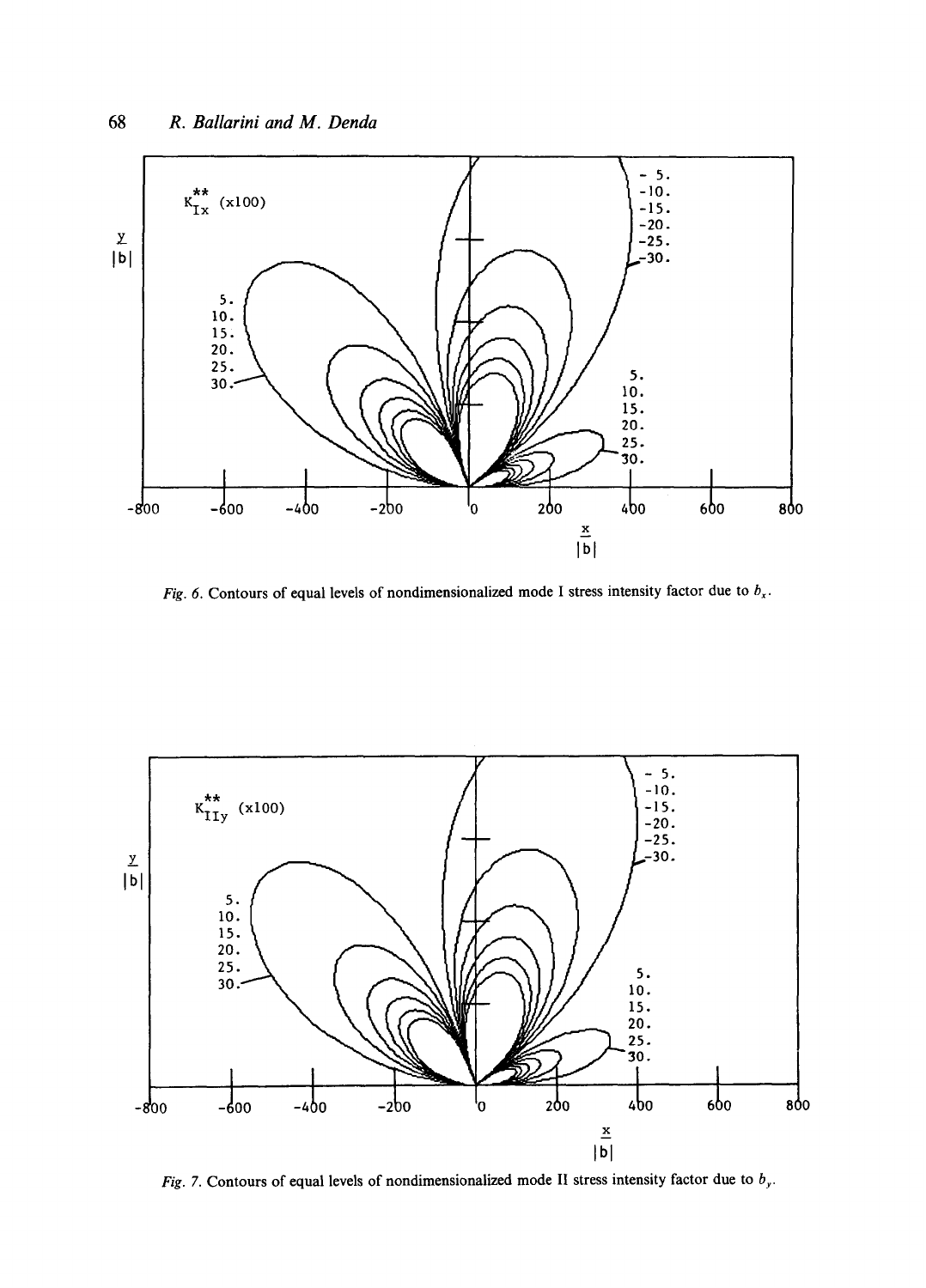maximum value of the mode I stress intensity factor due to  $b<sub>y</sub>$  occurs at 36 deg for antishielding and at 108 deg for shielding.

Figures 4-7 are contour plots of equal levels of the quantities

$$
K_{\rm I}^{**} - iK_{\rm II}^{**} = (\pi/2)^{1/2} \frac{(\kappa+1)}{\mu \, {\rm d} \varrho} |b|^{1/2} (K_{\rm I} - iK_{\rm II}) \tag{11}
$$

as functions of the dimensionless distance  $(\varrho/|\varrho|)$ , where  $K_i^{**}$  represents  $K_i^{**}(i = 1, 1)$  due to  $b_i$  ( $j = x, y$ ).

These results agree with those calculated by Chudnovsky and Ben Ouezdou, and are similar to those obtained by Rose in his study of a microcrack interacting with a main crack. It seems reasonable to expect similarities between the effects of a microcrack and a dislocation dipole, since it is well known that a crack can be modeled as a continuous distribution of dislocations (or dislocation dipoles).

# **4. Use of the Green's function in semi-empirical analyses**

This section presents a brief description of how the Green's function for the stress intensity factor caused by a dislocation dipole can be utilized to quantify the effect of damage in a semi-empirical analysis.

Imagine an experiment being conducted on a cracked specimen, where the damage which evolves during crack propagation, which for this material consists of lines of discontinuity (crazes, for example), is monitored optically (the crack opening displacements of each line of discontinuity are measured). The stress intensity factor produced by the damage can be calculated by integrating (8) as follows:

$$
(K_{\rm I} - iK_{\rm II}) = \int_{\Gamma} \{ \alpha(\varrho, \beta) \cos [\theta(\varrho, \beta) - 3\beta/2] - \frac{3i}{2} \overline{\alpha(\varrho, \beta)} \sin \beta \cos [\theta(\varrho, \beta) - 5\beta/2] + i \overline{\alpha(\varrho, \beta)} \sin \theta(\varrho, \beta) e^{3i\beta/2} + \frac{3}{2} \overline{\alpha(\varrho, \beta)} \sin \beta \sin [5\beta/2 - \theta(\varrho, \beta)] \} (2\pi)^{1/2} \varrho^{-3/2} d\varrho,
$$
 (12)

where  $\Gamma$  are all paths representing the lines of discontinuity (damage). As a simple example consider a craze with a constant opening  $b<sub>y</sub>$  located ahead of the crack tip as shown in Fig. 8. For this case (12) can be integrated in closed form. This results in

$$
K_1 = \frac{2\mu(2/\pi)^{1/2}}{(\kappa + 1)} b_y \{ \varrho_1^{-1/2} - \varrho_2^{-1/2} \}, \qquad (13)
$$

where  $\varrho_1$  and  $\varrho_2$  are the left and the right coordinates of the craze, respectively.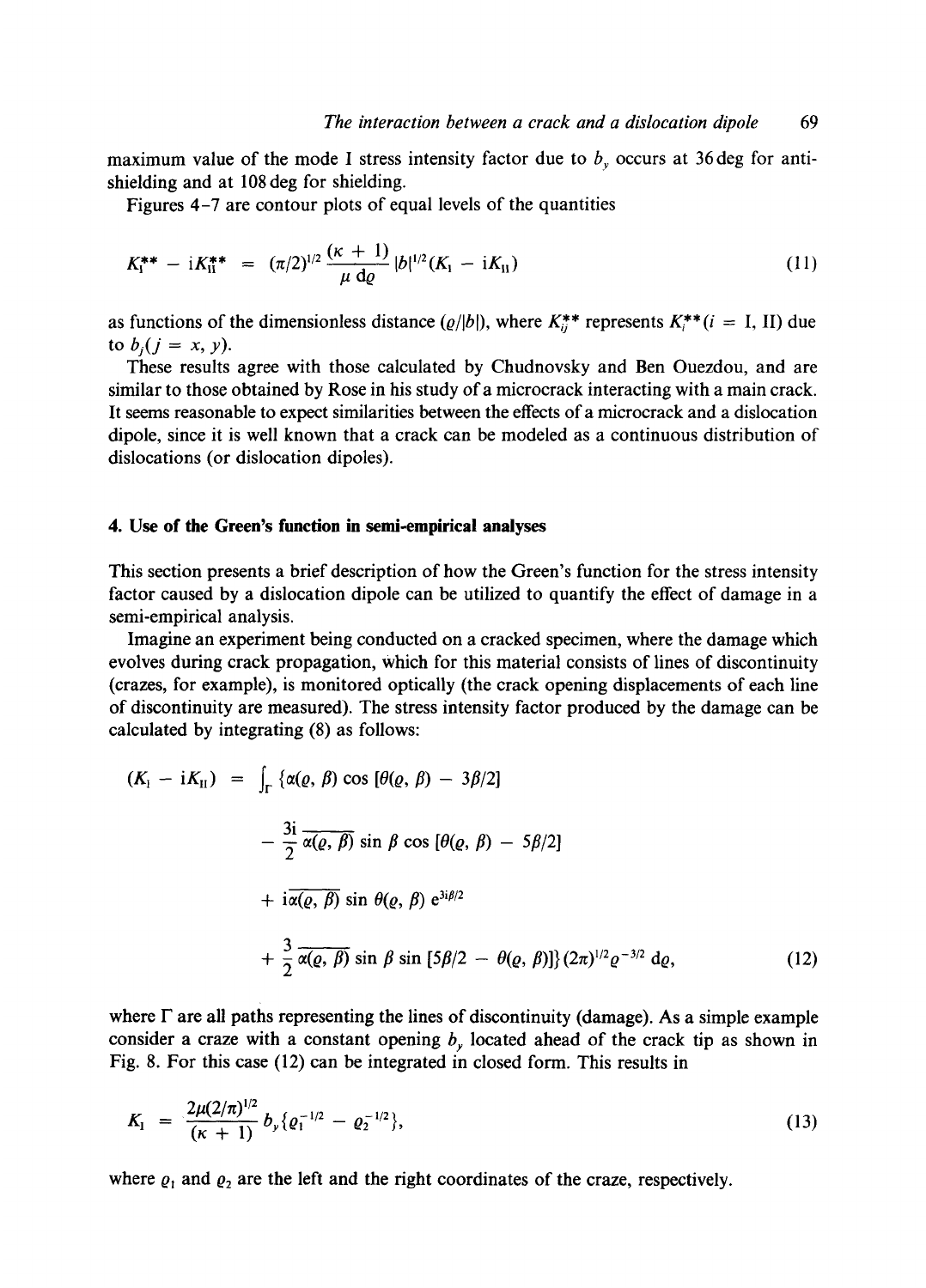

*Fig. 8.* Craze interacting with a crack.

# **5. Conclusion**

A Green's function has been derived for the stress intensity factors produced by the interaction between a dislocation dipole and a crack. This solution can be utilized in semi-empirical analyses to quantify the effects on a crack of the damage which evolves during its propagation. While the discussion has been limited to the case where the damage consists of infinitesimally thin discontinuities, the method could be generalized [1] to include damage which is continuous over an area.

Work is currently under way to gather experimental data using polystyrene as a model material. The experimentally measured crack opening displacements of the crazes surrounding a crack will be substituted into (12), and the equation will be solved numerically. This will quantify the effect of damage on the fracture behavior of the material. The results of this work will be presented in a future communication.

### **Acknowledgements**

This first author is grateful for support from the Ohio Board of Regents through a research initiation grant (RIF-OBR).

# **References**

- 1. M. Denda, "A Dislocation Approach to Steady Crack Growth", Division of Applied Sciences Report MECH-46, Harvard University (1983).
- 2. K.K. Lo, *Journal of Applied Mechanics* 45 (1978) 797-802.
- 3. A. Chudnovsky, private communication.
- 4. V.V. Panasjuk, M.P. Savruk and A.P. Dazyshin, "Stress Distribution Around Cracks in Plates and Shells", (in Russian) Naukova Dumka, Kiev.